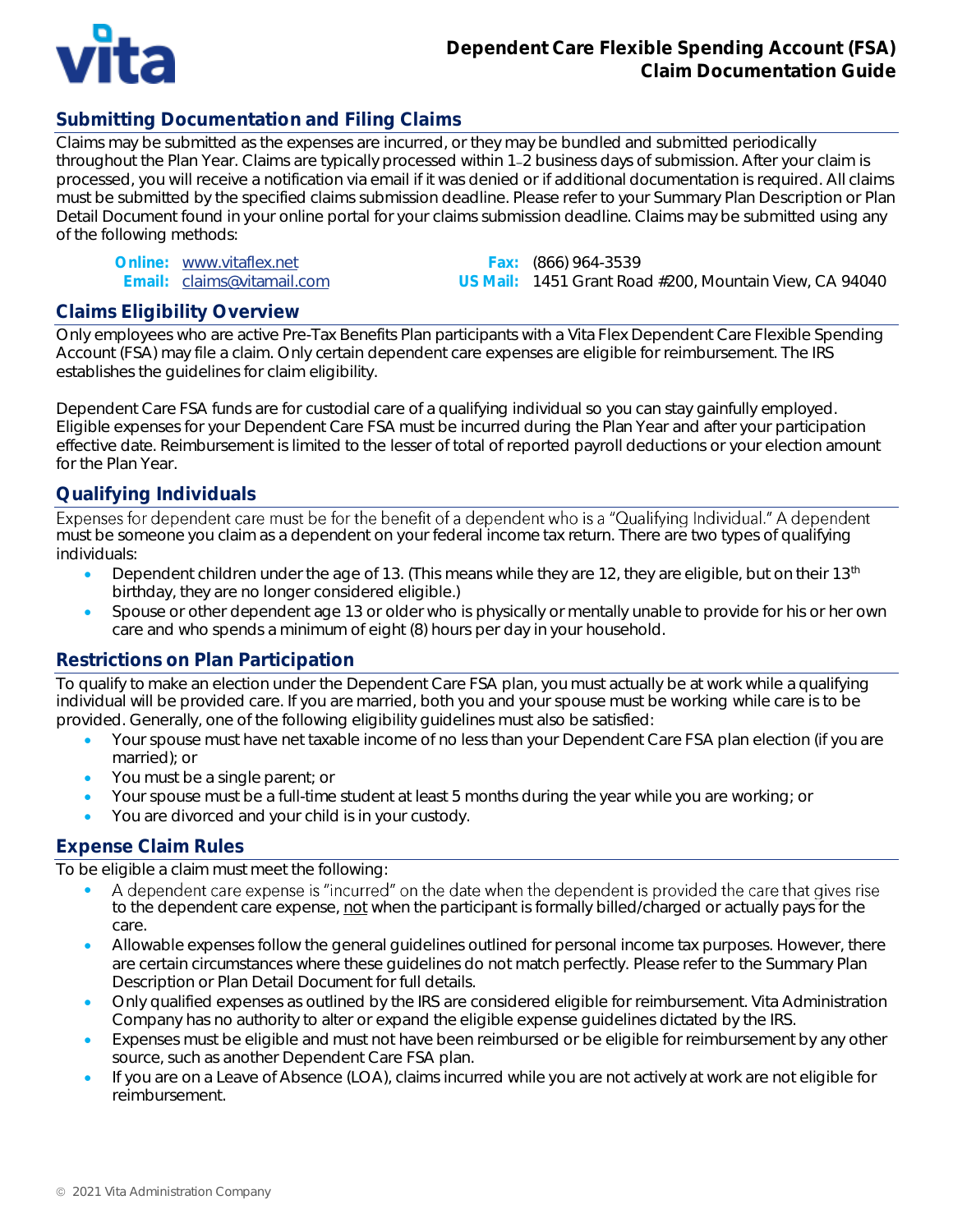

# **Reimbursement Guidelines**

Approved claims are processed for reimbursement on Tuesdays. Those reimbursements are issued Friday the same week. Claims that are approved on or after Tuesday will be processed the following week. Federal tax law requires that the salary deferrals under your Dependent Care FSA plan be a "use it or lose it" arrangement. If claims with complete documentation are not submitted in a timely manner (the claims submission deadline), the balance of your salary deferrals will be forfeited to your employer and cannot be reimbursed to you.

## **Eligible Expenses**

The Dependent Care FSA plan may only reimburse eligible expenses for dependent care. In order to qualify, the expenses must be necessary in order for you (or you and your spouse) to remain gainfully employed. Dependent care expenses must be incurred while you are actually working (or looking for work). In addition, expenses must be primarily custodial in nature (as opposed to educational in nature) in order to be eligible. Following is a list of most but not all eligible dependent care expenses:

- Expenses paid to a dependent care center or dependent care provider. If care is provided at a dependent care center, it must be licensed according to the laws of the state where the provider is located.
- Expenses paid to an in-home dependent care provider.
- Expenses paid for pre-school or daycare of a pre-school age child.
- Expenses paid to an adult day care facility for a qualified individual.
- Expenses paid for after school care or summer care that is primarily custodial in nature.

# **Expenses That Are Not Eligible**

The Dependent Care FSA plan may not reimburse expenses for dependent care that fall under the following categories:

- Specifically excluded care items are *not* considered eligible. Examples of such ineligible expenses include, but are not limited to: diaper fees, transportation fees, late payment fees, food fees, and materials fees.
- Expenses for classes, educational enrichment programs, kindergarten, summer school, or after-school tutoring sessions are not eligible expenses. Examples of expenses that are not eligible include, but are not limited to, language classes, SCORE, tutoring, gymnastics lessons, piano lessons, therapy, sports classes, sports leagues or summer camps that are primarily educational in nature.
- Expenses paid for overnight camp *regardless* of whether or not the amounts can be split between day and night care.
- Expenses paid to a care provider who can also be claimed as a dependent on your federal tax return (for example, if your younger child is being cared for by her older sibling, for whom you are also entitled to a tax exemption).
- Expenses for care of an individual who does not qualify.

# **Changes in Plan Participation**

You may only change or terminate Plan participation or modify your election amount if you have a qualified change in family status or experience one of the other exceptions to irrevocability outlined in your Summary Plan Description or Plan Detail Document. Changes in family status include: birth, death, marriage, divorce, change of employment of a spouse, change in dependent care provider, change in the cost of dependent care, and certain other situations. Changes must be submitted within 30 days of the change in family status.

## **Documentation for Claims**

Appropriate documentation must be provided for each dependent care expense. You may have the care provider sign the Dependent Care claim form or submit receipts. If needed you can download a copy of the claim form from our [document library.](http://www.vitacompanies.com/pre-tax-resources) Receipts when provided must identify the following items:

- Name of the qualifying individual receiving care
- Dates or date range of care
- Name or company name of the dependent care provider
- 
- Amount charged for care

A handwritten receipt may be accepted. However, handwritten receipts must include the provider's signature as well as all of the required details. Copies of canceled checks or credit card receipts alone will not suffice. A copy of an actual billing statement is acceptable if all of the required elements identified above are included. Please retain a copy of your signed claim form and supporting documentation for your records.